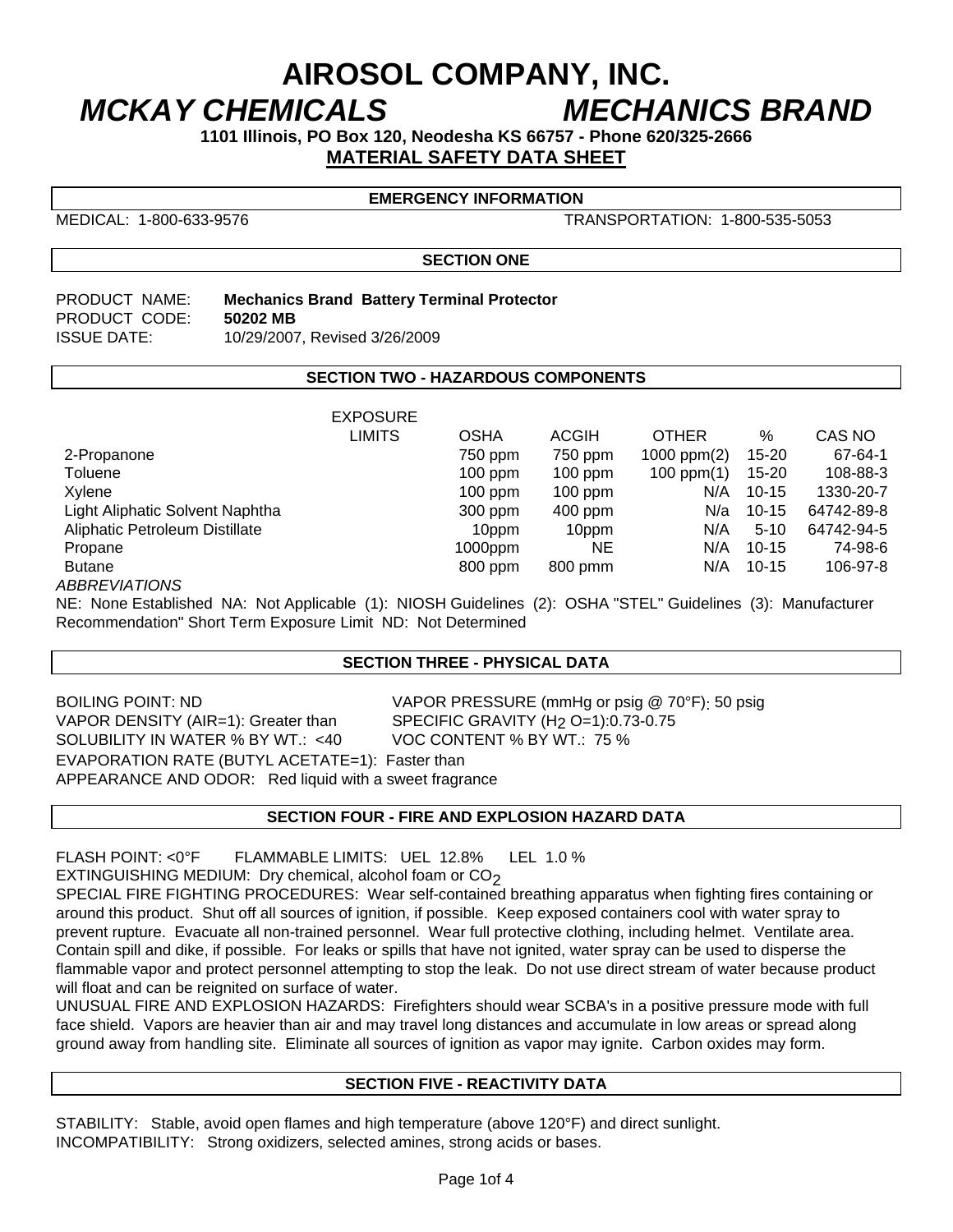# **SECTION FIVE - REACTIVITY DATA (continued)**

HAZARDOUS DECOMPOSITION PRODUCTS: Carbon oxides can form on incomplete combustion. HAZARDOUS POLYMERIZATION: Will not occur.

# **SECTION SIX - HEALTH HAZARD DATA**

# EFFECTS OF OVEREXPOSURE

EYE CONTACT: Liquids and mists can severely irritate or damage the eyes and cause corneal burns. Vapors may cause eye irritation: Symptoms can include redness, swelling, pain, tearing, hazy vision, and possibly even blindness. SKIN CONTACT: After prolonged or repeated contact symptoms can include redness, swelling, blistering, itching, and dryness. may be absorbed through the skin in harmful amounts.

SKIN ABSORPTION: May be absorbed if prolonged and repeated contact occurs.

INGESTION: Not likely as an aerosol but, if swallowed, it can be harmful or fatal. Irritation of gastrointestinal tissues: symptoms can include pain, vomiting, abdominal tenderness, nausea, blood in vomitus, and blood in feces. Blood disorders: Symptoms can include a general feeling of unhealthiness, weakness, and fatigue. Heart effects: Can include arrhythmia, heart attack, and death. Kidney damage: Symptoms can include reduced urine volume, loss of appetite, weight gain, red urine, back pain, painful urination, and lethargy. Central nervous system effects: Symptoms can include emotional changes, lack of coordination, delirium, tremors, sensory loss and coma. Aspiration pneumonitis: Symptoms can include coughing, difficulty breathing, wheezing, pneumonia, and coughing up blood. Liver damage: Symptoms can include yellow skin, tenderness of abdomen, abdominal distension, lethargy, fever, and death.

INHALATION: May be harmful or fatal if inhaled. Blood disorders: Symptoms include a general feeling of unhealthiness, weakness and fatigue. Clotting disorders (increased blood clotting time): Symptoms can include bruising easily and bleeding which takes a long period to stop. Gastorintestinal disturbance: Symptoms can include nausea, vomiting, and diarrhea. Cardiac sensitization: Sudden heart stoppage due to a reflex effect on the nerves which control the heart. This effect usually occurs only after inhalation of concentrated vapors such as intentional abusive sniffing of certain solvents and propellants. Heart effects: Symptoms can include arrhythmia, heart attack, and death. Nervous systems effects: Symptoms can include emotional changes, lack of coordination, delirium, tremors, sensory loss, and coma. Peripheral neuropathy: symptoms can include tingling of extremities, incoordination, sensory losses, weakness, tremors, and emotional changes. Chemical pneumonitis: Inhalation of liquid or vapors can result in symptoms of coughing, difficulty breathing, wheezing, pneumonia, and coughing up blood. Respiratory system irritation: Symptoms can include coughing, congestion, irritation of throat, tightness of chest, wheezing, and difficulty breathing. Lung damage: Symptoms can include coughing, difficulty breathing, wheezing tightness in chest, congestion, and coughing up blood. Pulmonary edema: Symptoms can include coughing, difficulty breathing, fluid in lungs, unconsciousness, and even death. SYSTEMIC AND OTHER EFFECTS: Human health effects of overexposure by inhalation, ingestion, or skin or eye contact may include nonspecific discomfort such as nausea, headache, or weakness. Temporary nervous system depression with anesthetic effects such as dizziness, headache, confusion, incoordination, and loss of consciousness or blindness. Reproductive/Developmental Toxins: Toluene is not classifiable as to its ability to cause reproductive health effects in humans. Mutagenicity: Toluene, a component of this product, can cause irreversible changes in the genetic material of a cell based on results of tests in workers exposed to "high" concentrations.

# **SECTION SIX - HEALTH HAZARD DATA**

# EMERGENCY AND FIRST AID PROCEDURES

EYE CONTACT: In case of contact, immediately flush eyes with large amounts of water. If irritation or other symptoms persist, call a physician.

SKIN CONTACT: In case of contact, immediately flush skin with large amounts of water. Remove contaminated clothing. If irritation is severe, call a physician immediately. Wash clothing before reuse. Destroy or properly dispose of contaminated shoes.

INHALATION: If inhaled, move person to non-contaminated air. If breathing has stopped, give artificial respiraton. If breathing is difficult, give oxygen. Call a physician immediately if symptoms persist.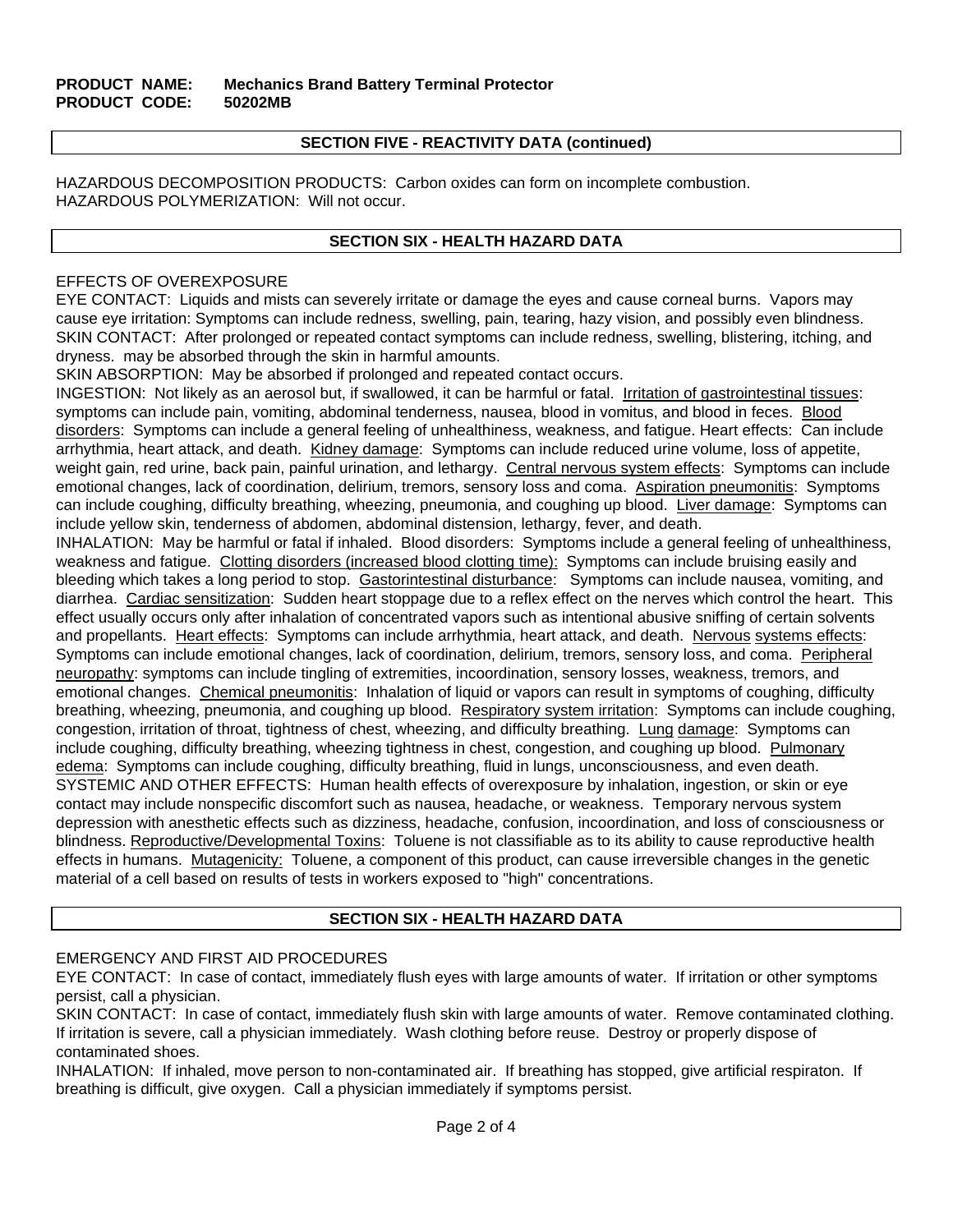#### **SECTION SIX - HEALTH HAZARD DATA (continued)**

INGESTION: Ingestion is not likely as an aerosol but, if ingested, do not induce vomiting. Give one to two glasses of water. Never give anything by mouth to an unconscious person. Call a physician immediately. Gastric lavage should be only considered by medical personnel following intubation with a cuffed endotracheal tube.

#### **SECTION SEVEN - ENVIRONMENTAL AND DISPOSAL INFORMATION**

ACTION TO TAKE FOR SPILLS/LEAKS: Ventilate area,-especially low places where heavy vapors might collect. extinguish all ignition sources. Contain spill. Cover with inorganic absorbent material. Collect spilled material. Clean up residue. Place in an approved DOT container for disposal. Refer to other sections of this MSDS for information regarding physical and health hazards, respiratory protection, ventilation, and personnel protective equipment. WASTE DISPOSAL METHOD: Reclaim by distillation if possible or remove to a permitted waste disposal facility in accordance with local, state, and federal regulations.

REGULATORY INFORMATION: Since regulations vary, consult applicable regulations or authorities before disposal. In the event of an uncontrolled release of this material, from the container, the user should determine if release is reportable. U.S. EPA Hazardous Waste number for liquid concentrate is DOO1.

ENVIRONMENTAL DATA: No data available.

SARA HAZARD CLASS:

FIRE HAZARD: Yes PRESSURE: Yes REACTIVITY: No ACUTE: Yes CHRONIC: Yes

#### **SECTION EIGHT - HANDLING AND STORAGE PRECAUTIONS**

Store in tightly sealed containers. Keep away from heat, sparks & open flame. Do not get in eyes, on skin or clothing. Do not breathe vapor or mist. Do not store or transfer to an unmarked container. Do not store in direct sunlight. Store containers below 120°F. Read label before using. Do not smoke when handling or using this product. Do not cut on empty containers as they may contain vapors that are flammable.

#### **SECTION NINE - SPECIAL PROTECTION INFORMATION**

RESPIRATORY PROTECTION (SPECIFY TYPE): Select one of the following NIOSH approved respirators based on airborne concentration of contaminants and in accordance with OSHA regulations: Full-face organic vapor and acid gas respirator, full-face supplied air respirator, full-face pressure demand self-contained breathing apparatus.

PROTECTIVE GLOVES: Any lined non-permeable rubber gloves like buna or nitrile.

EYE PROTECTION: Wear unvented goggles during operations in which exposure is likely. Wear full face shield. OTHER PROTECTIVE EQUIPMENT: Non-permeable clothing to protect all skin from liquid contact.

#### **SECTION NINE - SPECIAL PROTECTION INFORMATION**

RECOMMENDED VENTILATION: Use with appropriate local exhaust ventilation. Provide appropriate local exhaust at transfer points. Provide appropriate local exhaust ventilation on open containers. If exhaust ventilation is not adequate, use appropriate respiratory protection.

PREVENTION OF ACCIDENTAL INGESTION: Do not eat or drink or wear facial cream when using this product. Do not swallow. Wash exposed areas thoroughly with soap and water.

# **SECTION TEN - REGULATORY INFORMATION**

Superfund Amendments and Reauthorization Act of 1986 (SARA) Title iii:

| CHEMICAL | <b>CAS NUMBER</b> | <b>CONCENTRATION</b> |
|----------|-------------------|----------------------|
| Toluene  | 108-88-3          | 15-20                |
| Xylene   | 1330-20-7         | $10-15$              |